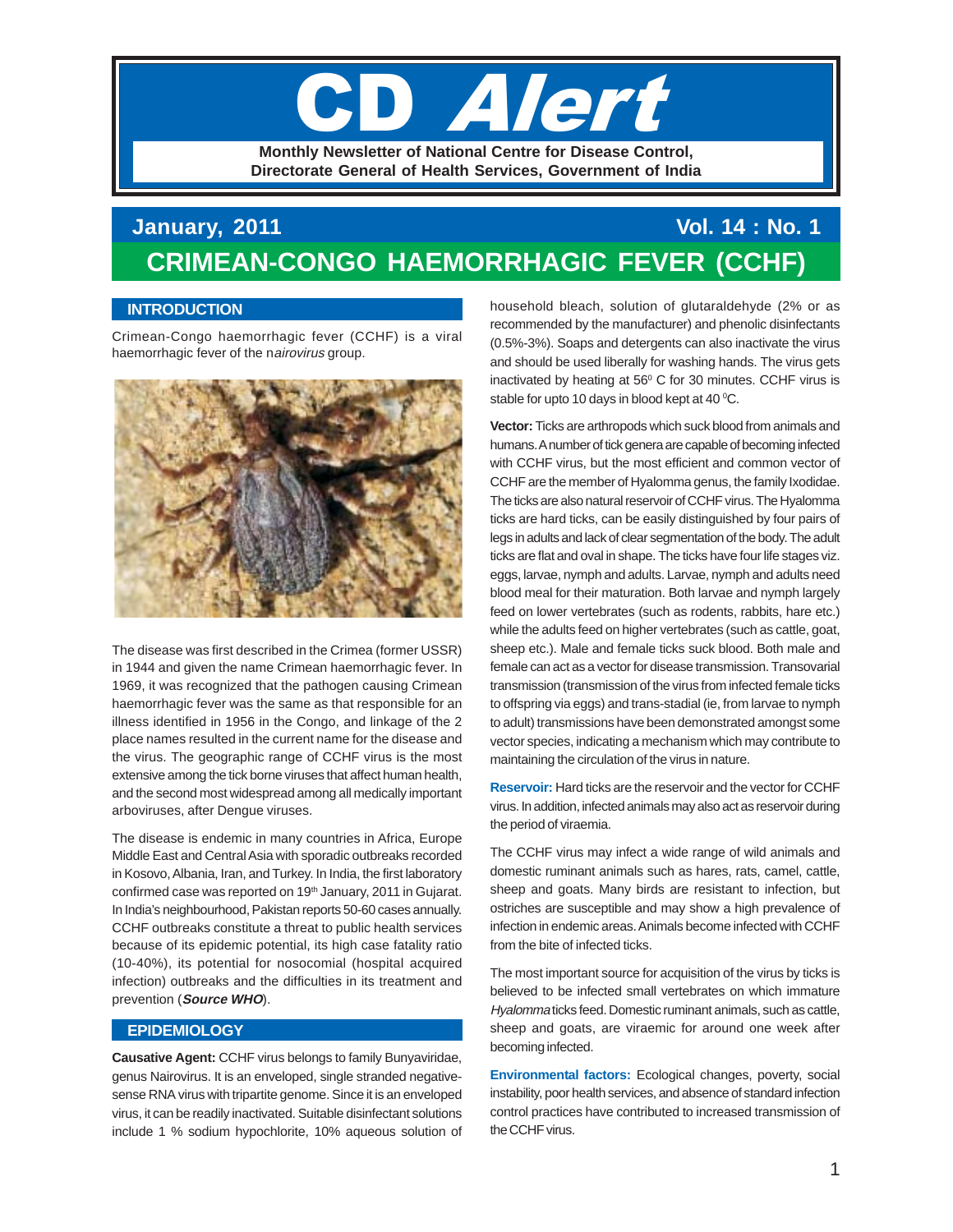#### **Mode of transmission**

**Animal to Human Transmission:** Human beings may acquire the CCHF virus by direct contact with blood or other tissues of infected livestock or they may become infected through a tick bite or crushing of infected tick. Meat itself is not a risk because the virus is inactivated by post-slaughter acidification of the tissues and would not survive cooking.

**Human to Human Transmission:** Humans can become infected if blood, body fluids and wastes from patients with the disease comes into contact with broken skin or mucous membranes, as occurs when medical care personnel sustain accidental needle stick injury. In advanced stages of the disease, aerosol contact of blood of the patient can also lead to transmission of the virus.

**Population at Risk:** In endemic countries, majority of cases have occurred in those involved with the livestock industry, such as agricultural workers, slaughterhouse workers and veterinarians. Health care workers attending on suspect/ probable/ confirmed CCHF cases and not following contact precautions are at high risk of getting infection.

Hospital acquired infection outbreaks (Nosocomial spread) have been reported in many countries.

**Transmission cycle:** CCHF virus circulates in an enzootic tick–vertebrate–tick cycle, and there is no evidence that the virus causes disease in animals.



**Incubation period:** The incubation period for the illness depends upon the mode of acquisition of the virus. Following infection via tick bite, the incubation period is usually one to three days, with a maximum of nine days. The incubation period following contact with infected blood or tissues is usually five to six days, with a documented maximum of 13 days.

**Communicability:** Highly infectious in the hospital settings. Nosocomial infections are common after exposure to blood and secretions.

**Susceptibility:** Immunity after infection is probably lifelong.

#### **CLINICAL FEATURES**

Onset of symptoms is sudden, with fever, myalgia, dizziness, neck pain, stiffness, backache, headache, sore eyes and photophobia. There may be nausea, vomiting and sore throat early on, which may be accompanied by diarrhoea and generalized abdominal pain. Over the next few days, the patient may experience sharp mood swings, and may become confused and aggressive. After two to four days, the agitation may be replaced by sleepiness, depression and lassitude, and the abdominal pain may localize to the right upper quadrant, with detectable hepatomegaly (liver enlargement).

Other clinical features include tachycardia, lymphadenopathy and a petechial rash both on internal mucosal surfaces, such as in the mouth and throat, and on the skin. The petechiae may give way to ecchymoses (like a petechial rash, but covering larger areas) and other haemorrhagic phenomena such as melaena (bleeding from the upper bowel, passed as altered blood in the faeces), haematuria (blood in the urine), epistaxis (nosebleeds) and bleeding from the gums. There is usually evidence of hepatitis. The severely ill may develop hepatorenal and pulmonary failure after the fifth day of illness.

The mortality rate from CCHF is approximately 9-50% with death occurring in the second week of illness. In those patients who recover, improvement generally begins on the ninth or tenth day after the onset of illness.

The convalescence period begins in survivors about 10–20 days after the onset of illness. In the convalescent period, labile pulse, tachycardia, temporary or complete loss of hair, polyneuritis, difficulty in breathing, xerostomia, poor vision, loss of hearing and loss of memory have been reported.

#### **Course of illness:**



#### **DIFFERENTIAL DIAGNOSIS**

The following diseases are to be considered in differential diagnosis, pending lab confirmation: Malaria, Leptospirosis, Rickettesial diseases, Meningococcemia, Dengue Haemorrhagic Fever, Haemolytic Uremic Syndrome, and Thrombocytopenic Purpura.



Patients are divided into 3 categories:

**Category-A:** Those that have relatively mild disease (fever < 38.50 C, No systemic bleeding, Alanine Transaminase (SGPT) levels < 150 IU, Platelet count > 50,000). These patients improve spontaneously in about day 10 of illness. Patient can be managed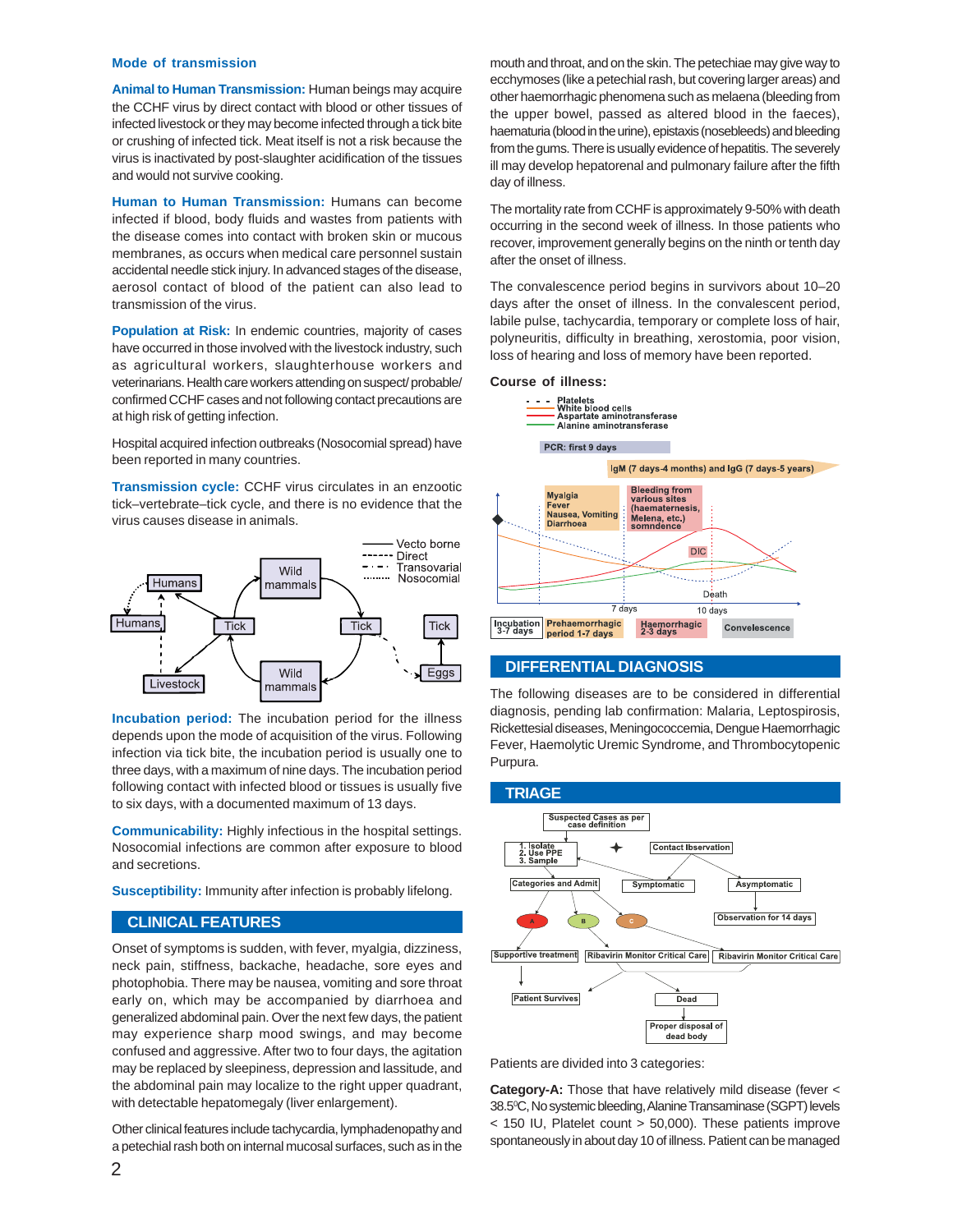with supporting therapy and regular monitoring for worsening of symptoms. These patients do not require Ribavirin.

**Category-B:** Those who are in the first 5 days of illness and are severely ill with high grade fever  $(> 38.5^{\circ}C)$ , local and systemic bleeding manifestations, having Alanine Transaminase (SGPT) levels of 150 IU or more, Aspartate Aminotransferase (SGOT) of 200 IU or more, platelets (< 50,000) or Activated Partial Thromboplastin Time (APTT) of 60 seconds or more. Even if the patients still look comparatively well at this stage these clinical path values are markers of poor prognosis if recorded during the first 5 days of illness and persons in this group should be treated as soon as possible with ribavirin. Those who are recognized and treated early enough respond remarkably well to ribavirin.

**Category C:** Patients first seen/recognized as CCHF after day 5 and are in comatose/terminal state with DIC and multi organ failure. Treatment with ribavirin is indicated but the prognosis is very poor.

Category B&C patients, even if they subsequently test negative, should receive the full course of ribavirin.

**Pre-hospital Care:** Supportive care is based on the patient's physiologic condition. Because most patients requiring prehospital evaluation and transport are in the early stages of the disease, universal precautions should be adequate. In patients with respiratory symptoms (e.g., cough, rhinitis), use face shields and high-efficiency particulate air (HEPA) filter masks. The ambulance should be disinfected after patient transportation with bleach/ sodium hypochlorite solution.

#### **Care in Hospital Settings**

**Supportive therapy:** General supportive therapy is the mainstay of patient management in CCHF. Intensive monitoring to guide volume and blood component replacement is required. Supportive care includes fluid management by Intravenous crystalloids, oxygen, cardiac monitoring and administration of blood and blood products as clinically indicated.

Avoid intramuscular injections and use of aspirin or other anticoagulants. Minimize invasive procedures because of the risk associated with viral transmission from sharp objects.

#### **CASE DEFINITION**

**Suspected case:** A patient with abrupt onset of high fever >38.5°C and one of the following symptoms: severe headache, myalgia, nausea, vomiting, and/or diarrhea

#### **AND/OR**

History of insect (tick) bite within 14 days prior to the onset of symptoms; **or**

History of contact with tissues, blood, or other biological fluids from a possibly infected animal (e.g., abattoir workers, livestock owners, veterinarians) within 14 days prior to the onset of symptoms; **or**

History of exposure to a suspect, probable, or laboratory-confirmed CCHF case, within 14 days prior to the onset of symptoms (contacts of the patient including health care workers)

**Probable case:** A probable CCHF case is defined as a suspected CCHF case fulfilling in addition the following criteria: Thrombocytopenia < 50,000/cmm

#### **AND**

Two of the following hemorrhagic manifestations: hematoma at an injection site, petechiae, purpuric rash, rhinorrhagia, hematemesis, hemoptysis, gastrointestinal hemorrhage, gingival hemorrhage, or any other hemorrhagic manifestation in the absence of any known precipitating factor for hemorrhagic manifestation.

**Confirmed case:** A confirmed CCHF case is defined as a case that fulfills the criteria for suspect/ probable CCHF and in addition is laboratory-confirmed with one of the following assays:

Detection by RT-PCR of CCHF virus genome in a clinical specimen confirmed by sequencing of the PCR product.

Detection by ELISA or IFA of specific IgM antibodies against CCHF virus or a 4-fold increase in specific IgG antibodies against CCHF virus in two specimens collected in the acute and convalescence phases.

- $\triangleright$  CCHF virus isolation.
- Laboratory Diagnosis

#### **LABORATORY DIAGNOSIS**

As CCHF virus is classified as risk group 4 virus and hence the clinical samples should be handled in specially-equipped, high biosafety level laboratories (BSL 3 plus or 4).

#### **Sample Collection**

- **Ante-mortem:** Blood sample: Serum/Plasma
- **Postmortem:** Tissue sample (liver, spleen, bone marrow, kidney, Lung and brain)
- $\triangleright$  In the first few days of illness diagnosis is achieved by virus/genome detection in blood or tissue samples.

**Collection:** Samples should be collected with all biosafety precautions and should be accompanied with detailed history of patient on the performa which can be obtained from the testing laboratory. Before dispatching the sample disinfect the outer surface of container using 1:100 dilution of bleach or 5% Lysol solution.

**Transportation of sample:** Sample should be safely packed in Triple container packing and should be transported under cold chain to the reference laboratory with prior intimation. However, in the areas where obtaining such container is difficult the samples can be sent as follows:

- The case sheets with complete information about the samples should be completely filled in Case report Form (separate sheet) and provided along with the samples.
- The blood sample [Serum or plasma or blood in EDTA] should be kept in screw cap plastic vials, with proper label.
- The sample containing vials should be kept in good quality plastic bags which should either be sealed by heat or tied with rubber bands so that inside material, if leaks, should not come out of the bag.
- This plastic bag should be placed in another plastic container which should be sealed with adhesive tape. This carrier should then be placed in another plastic bag sealed with rubber bands and be placed in a thermocol or vaccine carrier containing ice.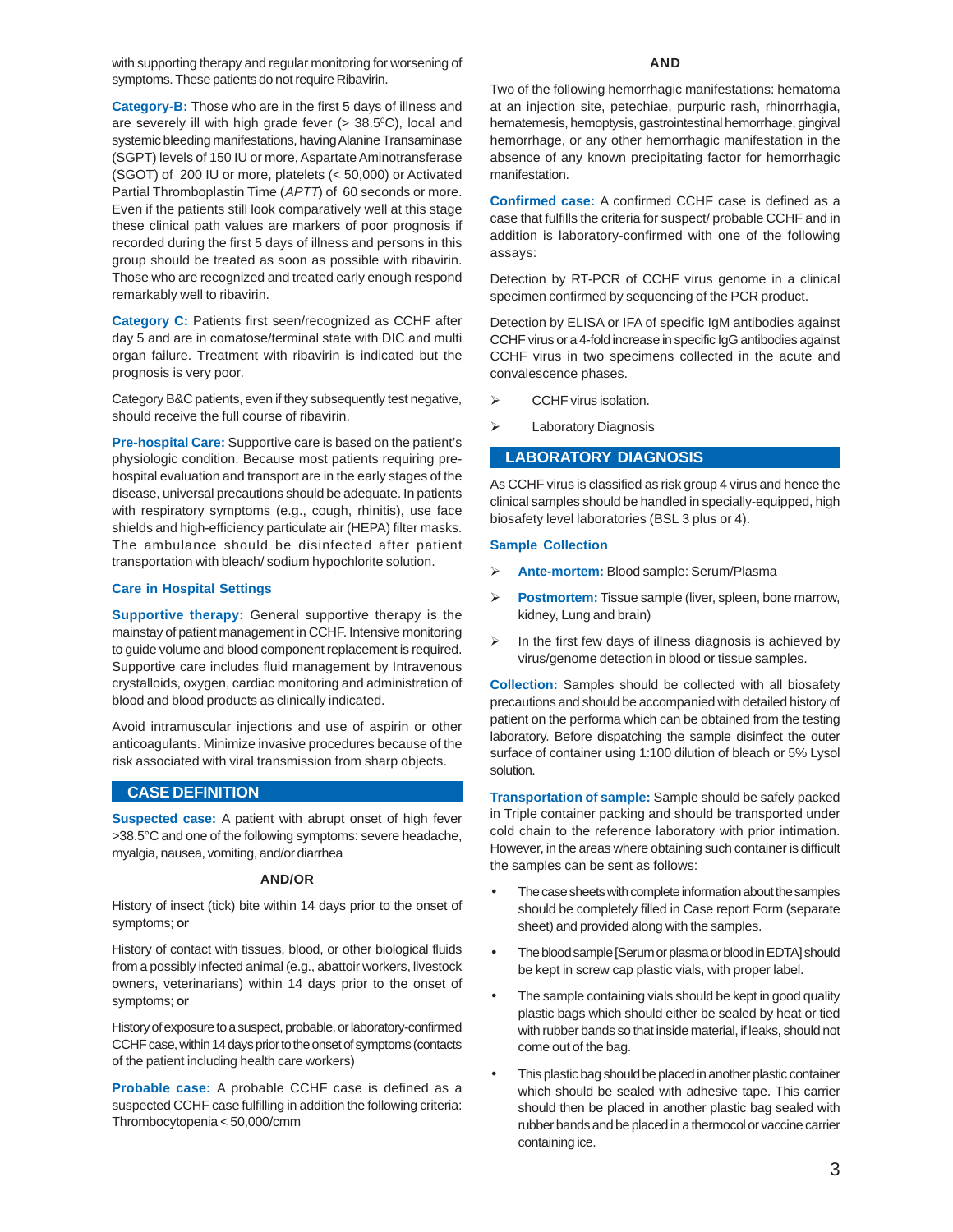- If plastic container is not available then good quality of double plastic bags can be used.
- The case sheets with complete information should be placed in a plastic bag or envelop and be pasted outside of the thermocol or vaccine container.
- Person handling the sample should wear gloves and a gown to avoid direct contact with the infectious material. After completing the packing of samples, person should thoroughly wash hand with soap and water.
- Before dispatching the container, Bleach can be used for disinfection. A 1:100 dilution of bleach or 5% Lysol solution should be used to clean the outer surfaces of the container.

**Virus Isolation:** It should always be carried out in maximum bio-containment laboratory i.e. BSL -4. The virus may be isolated from blood or tissue specimens in the first five days of illness, and grown in cell lines.

**Molecular Technique:** The Reverse Transcriptase Polymerase Chain Reaction (RT-PCR) is the test of choice for laboratory diagnosis of CCHF virus infection for detecting virusspecific genome. It is a sensitive and specific method. Specificity and sensitivity can be further enhanced by using automated real time PCR.

Viral antigens may often be detected in tissue samples using immune-fluorescence or "ELISA".

**Serology:** IgG and IgM antibodies may be detected in serum by enzyme-linked immunoassay (the "ELISA") from about day six of illness. IgM remains detectable for up to four months, and IgG levels decline but remain detectable for up to five years. Recent or current infection is confirmed by demonstrating seroconversion or a fourfold or greater increase in antibody titre in paired serum samples or detection of IgM antibodies by IgM capture ELISA (MAC ELISA) in a single sample.

## **TREATMENT AND PROPHYLAXIS PROTOCOL**

**Pharmaceutical Interventions:** There is currently no specific antiviral therapy for CCHF. However, ribavirin has been shown to inhibit in-vitro viral replication in Vero cells and reduced the mean time to death in a suckling mouse model of CCHF. Additionally, several case reports have been published that suggest oral or intravenous ribavirin is effective for treating CCHF infections.

Ribavirin is a member of the nucleoside anti metabolite drugs that interfere with duplication of viral genetic material. This is the only antiviral known to have some affect on the viruses causing VHF.

## **Dosage regimen (for adults)**

| <b>Administration   Loading</b> | dose (day1)                                  | Day 1-4                                            | Day 5-10                                          |
|---------------------------------|----------------------------------------------|----------------------------------------------------|---------------------------------------------------|
| IV                              | 17 mg/kg $*$<br>(max 1000<br>mg per<br>dose) | 17 $mg/kg$<br>(max 1000<br>mg per dose)<br>6hourly | 8 mg/kg<br>(max<br>500 mg per<br>dose)<br>8hourly |
| Oral                            | 2000 mg                                      | 1000 mg<br>6 hourly                                | 500 mg<br>500 mg<br>6 hourly                      |

**\***If there appears to be a delay in beginning the treatment a loading dose of 30 mg / kg [IV] (max 2 Gms) might be necessary as the loading dose.

#### **Box-1:** Treatment Protocol for adults with CCHF Disease

- 2 gm loading dose
- 4 gm/ day in 4 divided doses(6 hourly) for 4 days
- 2gm/day in 4 divided doses for 6 days

#### **Dosage recommended for children**

| Administration | Loading<br>dose day1 | day $1-4$                      | day 5-10            |
|----------------|----------------------|--------------------------------|---------------------|
| IV             | 17 mg/kg             | 17 mg/kg<br>6 hourly           | 8 mg/kg<br>8 hourly |
| oral           | 30 mg/kg             | $15 \text{ mg/kg}$<br>6 hourly | 7 mg/kg<br>6 hourly |

**Adverse effects:** The most common side effect of Ribavirin is mild to moderate haemolytic anaemia which is reversible. Anaemia associated with ribavirin therapy is often asymptomatic and can be managed by monitoring blood count and serum biochemistry. Ribavirin administered as an intravenous bolus has been reported to induce rigors; consequently, it is recommended that the drug be administered as an infusion over 10-15 minutes. There have been reports of pancytopenia and pancreatitis associated with use of intravenous ribavirin.

**Contra-indications and precautions:** Ribavirin is contraindicated for treatment in pregnant women. Ribavirin has demonstrated significant teratogenic and embryocidal potential in all animal species in which adequate studies have been conducted. It can be given to pregnant women only if the benefit of ribavirin therapy appears to outweigh any fetal risk. Given the high risk of CCHF-related mortality both for pregnant women and foetuses, ribavirin still may be recommended. Ribavirin is contraindicated in patients with chronic anaemia and haemoglobin levels below 8 g/dl, and in patients with severe renal impairment (creatinine clearance <30 ml/min). The drug may accumulate in patients with impaired renal function. These patients should be carefully monitored during therapy with ribavirin for signs and symptoms of toxicity, such as anaemia.

#### **Other drugs / Critical care support**

- In case of hypotension and hemodynamic instability patient should be managed on standard guidelines for the treatment of shock which includes resuscitation, fluid supplements (crystalloids/ colloids) and ionotropic support.
- In suspected secondary bacterial infection patient should be treated on standard guidelines / practice for community acquired/ nosocomial infections. Proton pump inhibitors can be considered on case to case basis.
- There is no definite role of steroids for managing this illness per se. Correction of coagulation abnormalities (only if present) with the use of PRP/SDP; FFP, cryoprecipitate, as per indications may be considered.
- Platelet transfusion may be considered if there is significant bleeding with thrombocytopenia.
- Use Paracetamol for fever, avoid other NSAID.
- Ventilator/ renal support may be provided as per standard guidelines.

**Chemoprophylaxis: Prophylactic administration of oral Ribavirin to contacts of CCHF patients is NOT recommended.** Symptomatic contacts can be given therapeutic dose as mentioned above. Consider full therapeutic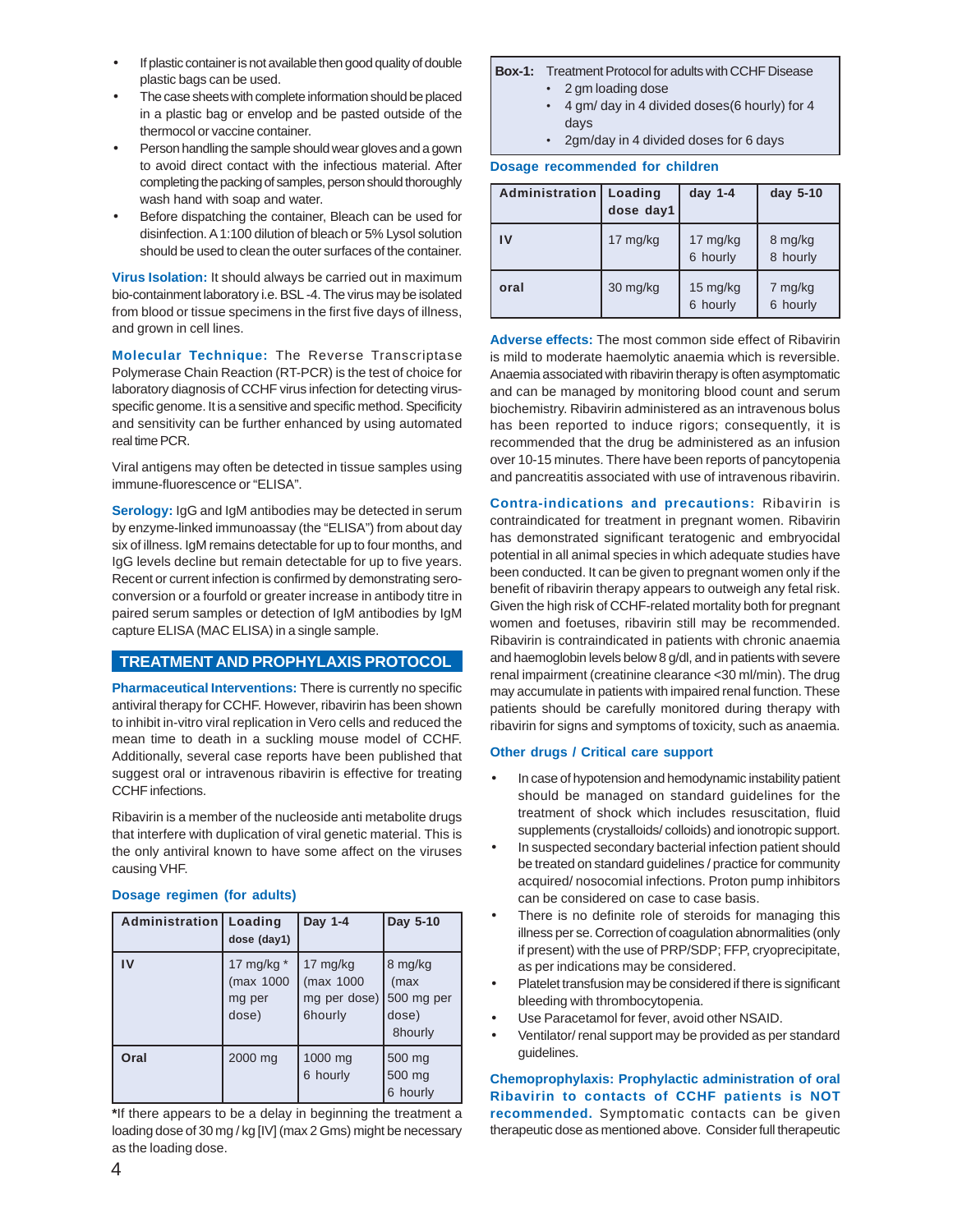dose of Ribavirin for Health Care Workers with severe exposure (Needle stick injury, direct contact with blood /body fluids). For person with mild exposure observe and closely monitor HCW for any symptoms.

## **PREVENTION AND CONTROL**

#### **In disease affected areas:**

- Educate public about the mode of transmission and the means for personal protection.
- Tick control in the affected areas in cattle can be undertaken in consultation with Animal husbandry department.
- To minimize exposure, wear light clothing that covers legs and arms, tuck pants into socks, regularly examine clothing and skin for ticks, and apply tick repellent such as DEET (N,N-diethyl toluamide) to the skin or permethrin (a repellent and contact acaricide) to the clothings.
- Persons working with livestock or other animals in the endemic areas should take practical measures to protect themselves. They include the use of repellents on the skin (e.g. DEET) and clothing (e.g. permethrin) and wearing gloves or other protective clothing to prevent skin contact with infected tissues or blood.
- Safe handling of dead bodies using personal protection measures.

#### **Infection Prevention and Control in Health Facilities:**

- Universal Infection Prevention and Control practices should be strictly adhered to in all healthcare facilities dealing with suspected, probable and confirmed cases.
- At the point of entry into the healthcare facility, patients with signs and symptoms consistent with CCHF should be identified as quickly as possible, separated from other people.
- Patients with suspected or confirmed CCHF should be managed in an isolation room for the period of communicability and barrier-nursing techniques should be followed to avoid nosocomial infection.
- Only designated medical / para-medical staff and attendants should attend the patient. Non-essential staff and attendants should not be allowed to enter the room.

**Non–Pharmaceutical Interventions:** When patients with CCHF are admitted to hospital, there is a risk of nosocomial spread of infection. In the past, serious outbreaks have occurred in this way and it is imperative that adequate infection control measures/Barrier nursing be observed.

- Place patients in an isolation room. A negative pressure room is not necessary during early stages of the disease but may be necessary if patients have prominent cough, vomiting, diarrhoea, or haemorrhage. Prevent nonessential staff and visitors from entering the room.
- All staff entering the room should wear personal protective equipments.
- Hand washing / Hand sanitization before and after clinical examination/ conducting procedures on the patient.
- Persons coming within 3 feet of the patient should wear face shields or surgical masks with eye protection (including side shields). Use HEPA filter masks if patients have prominent respiratory, GI, or hemorrhagic symptoms.
- Specimens of blood or tissues taken for diagnostic purposes should be collected and handled using universal precautions.

Sharps (needles and other penetrating surgical instruments) and body wastes should be safely disposed of using appropriate decontamination procedures.

- If large amounts of blood or other body fluids are present in the environment, use leg and shoe coverings.
- Before exiting the room, discard all used protective barriers and clean shoes with a hospital disinfectant or solution of household bleach. If possible, use an anteroom for putting on and removing protective barriers and for storing supplies.
- Hospital clothing, bed sheets and other linen used in patient care should be treated as infectious and autoclaved and incinerated.
- All used materials such as syringes, gloves, canulla, tubing etc used for patient care should be collected in autoclavable bag, autoclaved and incinerated.
- All instruments, equipments etc should be decontaminated/ autoclaved before re use.
- Surfaces should be decontaminated with liquid bleach.
- CCHFV can be inactivated by disinfectant including 1% hypochlorite and 2% gluteraldehyde.
- Avoid spills, needle pricks, injury and accidents during case management.
- Healthcare workers who have had contact with tissue or blood from patients with suspected, probable or confirmed CCHF should be followed up with daily temperature and symptom monitoring for at least 14 days after the putative exposure.
- Hospital waste management practices should be as per standard guidelines.
- The patient and attendants need to be examined for ticks using universal precautions. Application of acaricidal agents is recommended if there is evidence of tick infestation.

#### **Dead body disposal:**

- Use rubber gloves or double surgical gloves for handling dead body. The persons handling the dead body in hospitals should also wear mask/ PPE.
- Spray dead body with 1:10 liquid bleach. Wrap with a winding sheet. Spray the winding sheet with bleach solution.
- Place the wrapped and bleached body in plastic bag. Seal with adhesive tape and transport
- Disinfect ambulance / transport vehicle.
- Maintaining a safe and clean patient environment.
- Medical, Para-medical staff and attendants should be educated to follow the Universal Infection Prevention and Control Practices.
- Every effort should be made to avoid spills, pricks, injury and accidents during the management of patients. Needles should not be re-capped but discarded in proper safety disposal box.
- Staff must report to the management if they are exposed to the patient's blood or body fluids, if they sustain a 'sharps injury' or if they develop fever, body aches or any bleeding tendency.
- Signs, posters and other reminders / educational material on Infection Prevention and Control Practices should be displayed prominently at appropriate places in the hospitals.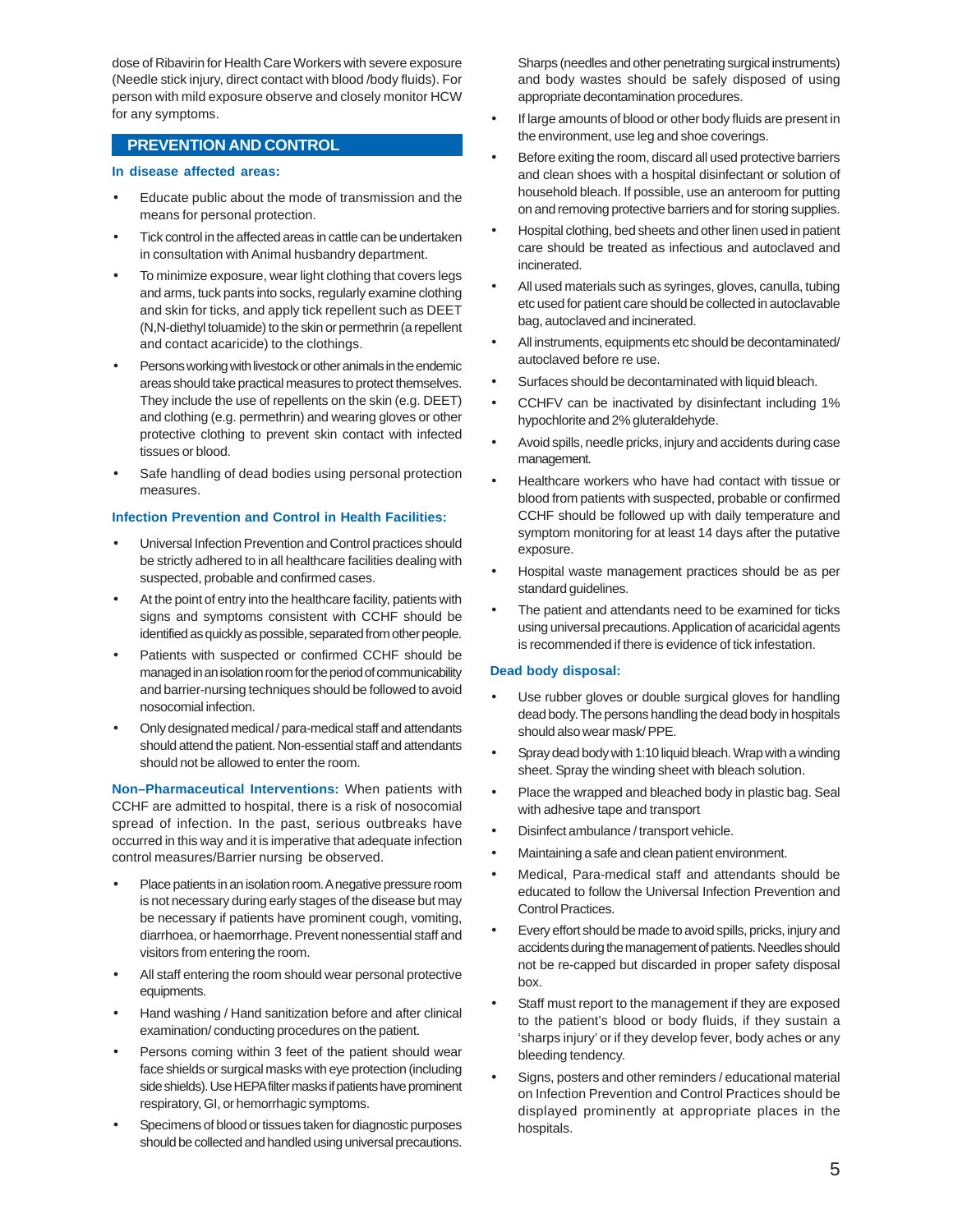- The designated laboratory should be informed in advance about the sample, which should be transported to the designated laboratory with great caution to ensure non breakage or spills.
- After the patient is discharged, room surfaces should be cleaned and then wiped down by an appropriate disinfectant to kill the virus.

## **RISK COMMUNICATION**

Hospital setting provides an enabling environment for risk communication. OPD may be used as a venue for educating patients on animal-human-vector interface and simple measures for disease prevention such as personal hygiene, hand washing, daily bath, keeping domestic animals clean and free from ticks, general health and sanitation measures in house and within the surroundings and self reporting of symptomatic cases.

#### **Instructions for Monitoring and Laboratory Testing for Contacts of CCHF Cases**

| Contact                | Contacts include: family, neighborhood                                                                                                                                                                                                                                                                                                             |
|------------------------|----------------------------------------------------------------------------------------------------------------------------------------------------------------------------------------------------------------------------------------------------------------------------------------------------------------------------------------------------|
| means                  | and health care facility contact                                                                                                                                                                                                                                                                                                                   |
| Monitoring<br>contacts | All contacts should be self-monitored twice<br>daily for any clinical symptoms (such as<br>fever, muscular pain or bleeding) for 14<br>days (maximum) from the day of last contact<br>with the patient or other source of<br>infection.<br>In case of onset of any symptom, he/she<br>should immediately report to the nearest<br>health facility. |
| <b>Testing</b>         | Appropriate laboratory testing is                                                                                                                                                                                                                                                                                                                  |
| blood                  | recommended in cases meeting the case                                                                                                                                                                                                                                                                                                              |
| for CCHF               | definition                                                                                                                                                                                                                                                                                                                                         |

## **BARRIER NURSING**

**Definition:** Isolation / barrier nursing is the use of infection control practices aimed at controlling the spread of, and eradicating pathogenic organisms. Isolation / barrier nursing is undertaken in the patient's own room or home. There are two reasons for barrier nursing patients for infection prevention and control purposes:

- To prevent transfer of infection from the patient to others (Source isolation / barrier-nursing)
- To prevent transfer of infection from care giver to susceptible patient (Protective Isolation / reverse Barriernursing)

#### **Application of Standard Infection Control Precautions when isolating / Barrier Nursing a patient of CCHF:**

- Wherever possible the patient should be kept in isolation.
- Patients who are infected or suspected to be infected should be physically separated (i.e., >3 feet apart) from each other.
- All medical, nursing, and laboratory staff, (including mortuary attendants) should wear complete PPE.
- Donning of PPE must be done appropriately and hand hygiene with almost hand rub should be performed after doing PPE.
- To reduce the risk of transmission / further spread of infection each patients should be attended individually by name.
- All equipments used by patients should be cleaned with mild detergent after every use.
- Visitors should be instructed to use and dispose PPE adequately and encouraged to practice hand hygiene.

**Daily Clean –** Following manufacture's instructions, the cleaner will undertake cleaning of affected patient's room/s, surfaces, flush handles, door handles etc on a daily basis with a mild detergent and hot water or use a detergent wipe. Follow this with a chlorine containing product mixed to a concentration of 1,000 parts per million.

**Terminal Clean -** The cleaner will undertake a 'terminal clean' of the affected patient's room and surrounding environment immediately following discontinuation of isolation / barrier nursing precautions.

**Infection control Measures for CCHF:** Infection control measures would be targeted according to the risk profile as follows:

#### **DIRECT PATIENT CARE (FOR KNOWN OR SUSPECTED CCHF PATIENTS)**

- Restrict all non-essential staff from CCHF patient care areas.
- Maintain a log of persons entering the patient's room.
- Ensure that all visitors use personal protective equipment (PPE) according to the health care facility (HCF) guidance and are provided with instructions in its use and in hand hygiene practices prior to entry into the isolation room/ area.
- Do not allow other visitors to enter the care area and ensure that any visitors wishing to observe the patient do so from an adequate distance from the care area (approximately 15 m).
- Apply infection control precautions to avoid any possible unprotected direct contact with blood and body fluids when providing care to any HF patient, including suspected cases:
- Perform hand hygiene before and after direct patient care, after any contact with potentially contaminated surfaces, and after removal of PPE. Neglecting to perform hand hygiene after removing PPE will reduce or negate any benefits of the protective equipment.
- Wear gloves (non-sterile examination gloves or surgical gloves) when entering the patient care area.
- Wear a disposable, impermeable gown to cover clothing and exposed skin. Wear a waterproof apron over any non impermeable gown or when undertaking any strenuous activity (e.g. carrying a patient).
- Wear facial protection to prevent splashes to the nose, mouth and eyes. (1) Medical mask and eye protection (eye visor or goggles), or (2) with a face shield.
- Before exiting the isolation area of a patient with suspected CCHF, carefully remove and dispose of protective equipment.
- When removing protective equipment, be careful to avoid any contact between the soiled items (e.g. gloves, gowns) and any area of the face (i.e. eyes, nose or mouth).
- Ensure that clinical and non-clinical personnel are assigned exclusively to CCHF patient care areas and that members of staff do not move freely between the CCHF isolation areas and other clinical areas during the outbreak.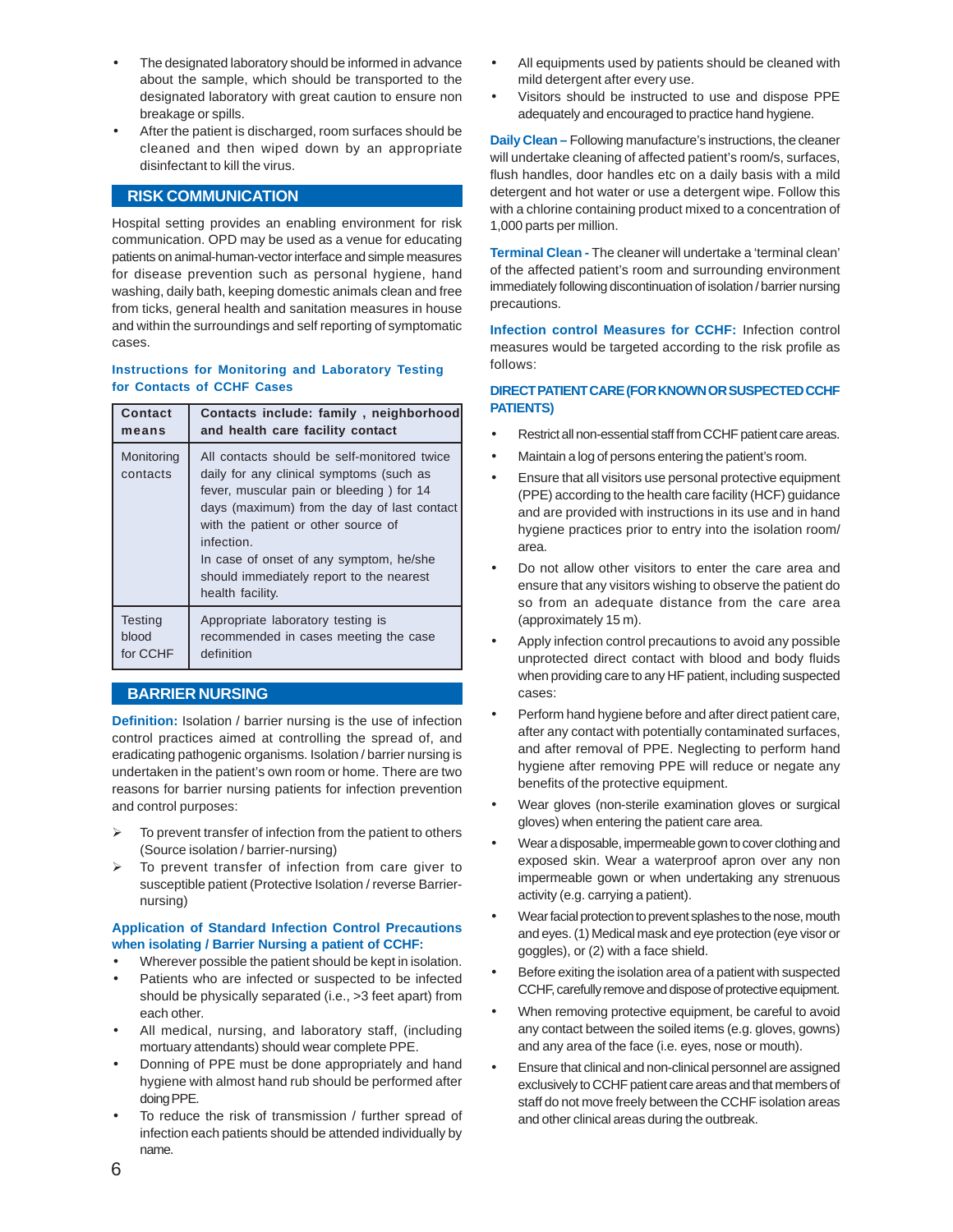- Limit the use of needles and other sharp objects as far as possible.
- Limit the use of phlebotomy and laboratory testing to the minimum necessary for essential diagnostic evaluation and patient care.

#### **If the use of sharp objects cannot be avoided, ensure that the following precautions are observed:**

- Never replace the cap on a used needle.
- Never direct the point of a used needle towards any part of the body.
- Do not remove used needles from disposable syringes by hand, and do not bend, break or otherwise manipulate used needles by hand.
- Never re-use syringes or needles.
- Dispose of syringes, needles, scalpel blades and other sharp objects in appropriate, puncture-resistant containers.
- Ensure that containers for sharp objects are placed as close as possible to the immediate area where the objects are being used ('point of use') to limit the distance between use and disposal, and ensure that the containers remain upright at all times.
- Ensure that the containers are securely sealed with a lid and replaced when ¾ full.
- Ensure that the containers are placed in an area that is not easily accessible by visitors, particularly children.
- Closed, resistant shoes (e.g. boots) should be used by all individuals in the patient care area to avoid accidents with misplaced, contaminated sharp objects.

## **NON-PATIENT CARE ACTIVITIES (FOR KNOWN OR SUSPECTED HF PATIENTS) COMMUNITY TRIAGE**

- Contact tracing and case finding interviews should be conducted outdoors whenever possible and a distance of more than one meter should be maintained between interviewer and interviewee.
- Protective equipment is not required if 1 meter distance is assured. Protective equipment is not required when interviewing asymptomatic individuals.

**DIAGNOSTIC LABORATORY ACTIVITIES:** Activities such as micro-pipetting and centrifugation can mechanically generate fine aerosols that might pose a risk of transmission of infection through inhalation.

- Laboratory personnel handling potential CCHF clinical specimens should wear gown, gloves, particulate respirators (e.g., EU FFP2, US NIOSH-certified N951) and eye protection or face shields, or powered air purifying respirators (PAPR) when aliquotting, performing centrifugation or undertaking any other procedure that may generate aerosols.
- When removing protective equipment, avoid any contact between the soiled items (e.g. gloves, gowns) and any area of the face (i.e. eyes, nose or mouth).
- Perform hand hygiene immediately after the removal of protective equipment used during specimen handling and after any contact with potentially contaminated surfaces.
- Place specimens in clearly-labelled, non-glass, leak-proof containers and deliver directly to designated specimen handling areas.

• Disinfect all external surfaces of specimen containers thoroughly (using an effective disinfectant) prior to transport.

#### **POST-MORTEM EXAMINATIONS**

- Post-mortem examination of CCHF-patient remains should be limited to essential evaluations only and should be performed by trained personnel.
- Personnel examining remains should wear eye protection, mask, gloves and gowns as recommended for patient care.
- In addition, personnel performing autopsies of known or suspected CCHF patients should wear a particulate respirator and eye protection or face shield, or a powered air purifying respirator (PAPR).
- When removing protective equipment, avoid any contact between soiled gloves or equipment and the face (i.e. eyes, nose or mouth).
- Hand hygiene should be performed immediately following the removal of protective equipment used during postmortem examination and that may have come into contact with potentially contaminated surfaces.
- Place specimens in clearly-labelled, non-glass, leak-proof containers and deliver directly to designated specimen handling areas.
- All external surfaces of specimen containers should be thoroughly disinfected (using an effective disinfectant) prior to transport.
- Tissue or body fluids for disposal should be carefully placed in clearly marked, sealed containers for incineration.

### **MOVEMENT AND BURIAL OF HUMAN REMAINS**

- Remains should not be sprayed, washed or embalmed.
- Only trained personnel should handle remains during the outbreak.
- Personnel handling remains should wear personal protective equipment (gloves, gowns, apron, surgical masks and eye protection) and closed shoes.
- Protective equipment is not required for individuals driving or riding a vehicle to collect human remains.
- Protective equipment should be put on at the site of collection of human remains and worn during the process of collection and placement in a body bag.
- Protective equipment should be removed immediately after remains have been placed in a body bag and then placed inside a coffin.
- Remains should be wrapped in sealed, leak-proof material and should be buried promptly.

#### **CLEANING**

- Environmental surfaces or objects contaminated with blood, other body fluids, secretions or excretions should be cleaned and disinfected using standard hospital detergents/disinfectants.
- Application of disinfectant should be preceded by cleaning.
- Do not spray (i.e. fog) occupied or unoccupied clinical areas with disinfectant.
- Wear gloves, gown and closed shoes (e.g. boots) when cleaning the environment and handling infectious waste. Cleaning heavily soiled surfaces (e.g. soiled with vomit or blood) increases the risk of splashes. On these occasions, facial protection should be worn in addition to gloves, gown and closed, resistant shoes.